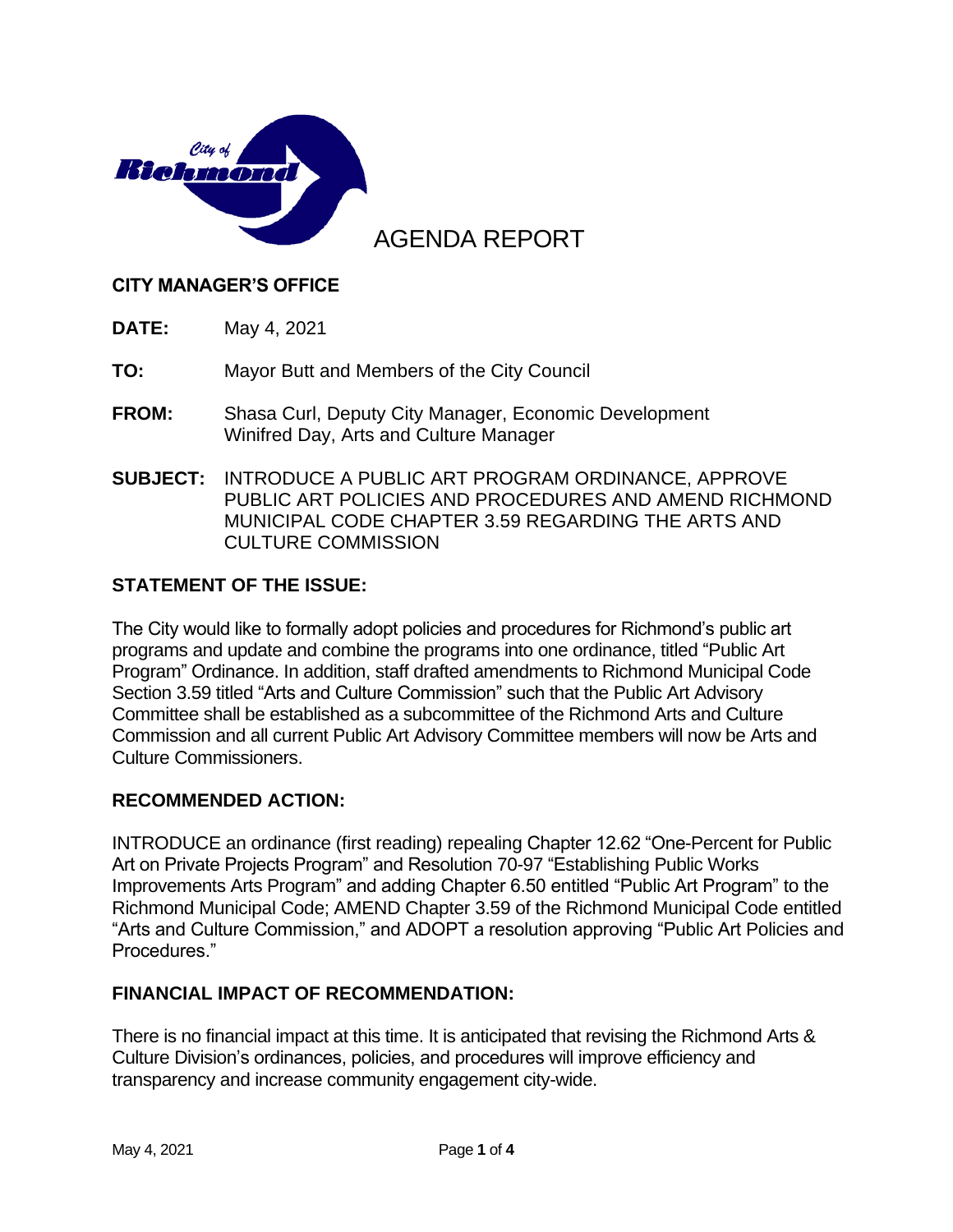### **DISCUSSION:**

### **Background**

In 1987, the Richmond Arts and Culture Commission was established to promote and encourage the development of and interest in the fine and performing arts, and to act in an advisory capacity to the City concerning its artistic and cultural development and the preservation of Richmond's heritage. In 1997, the City of Richmond adopted Resolution 70- 97 entitled "Establishing Public Works Improvements Arts Program," which allocated 1.5% of Capital Improvement Project costs for Public Art and established the Richmond Public Art Projects Account. In 1999, the Public Art Program Policies and Procedures were developed, describing the process for selecting Public Art and established the Public Art Advisory Committee. In 2017, the City Council adopted the One-Percent for Public Art on Private Projects Program Ordinance (RMC 12.62), which established that 1% of the building development costs of a private development must be dedicated to public art. The City would like to formally adopt policies and procedures for the City's public art programs and utilize best practices from cities across the Bay Area to update the ordinances and combine the programs into one ordinance, titled Public Art Program.

### **Arts and Culture Ordinances, Policies, and Procedures Update Process**

City staff members proposed updates to the City's arts and culture ordinances, policies, and procedures, which were reviewed by City staff members, the Richmond Arts and Culture Commission, the Public Art Advisory Committee, and community members. The proposed updates and review process were discussed during the following meetings:

- PAAC meeting on February 9, 2021.
- RACC meeting on February 23, 2021.
- A meeting of the RACC and PAAC Chairs and Co-Chairs on March 2, 2021.
- A Special Meeting of PAAC and RACC on March 9, 2021.
- A Special Meeting of PAAC and RACC on April 27, 2021.

The draft documents were also posted on the [Arts and Culture](https://www.ci.richmond.ca.us/2064/Arts-Culture) webpage on March 23, 2021. In addition, two city-wide community engagement meetings were conducted on March 30, 2021 and March 31, 2021 to seek public input. Information about the workshop was posted on multiple City list serves, including the City Manager's Weekly Report, Environment and Health Initiatives, and Community Event Calendar, as well as on the City's Facebook Page, the Environment and Health Initiatives Facebook Page, and the Love Your Block Facebook Page. Additionally, City staff reached out to stakeholders including past and present RACC and PAAC members, NIAD, Richmond Art Center, CC County Art Commission, RYSE, Art of the African Diaspora, RNCC, East Bay Center for Performing Arts and many more organizations and individuals. At these meetings, the City received valuable input and feedback from the attendees, much of which the City incorporated when updating the documents. Ultimately, the documents were restructured from 6 documents to 3 documents to provide a more comprehensive process and to remove confusion about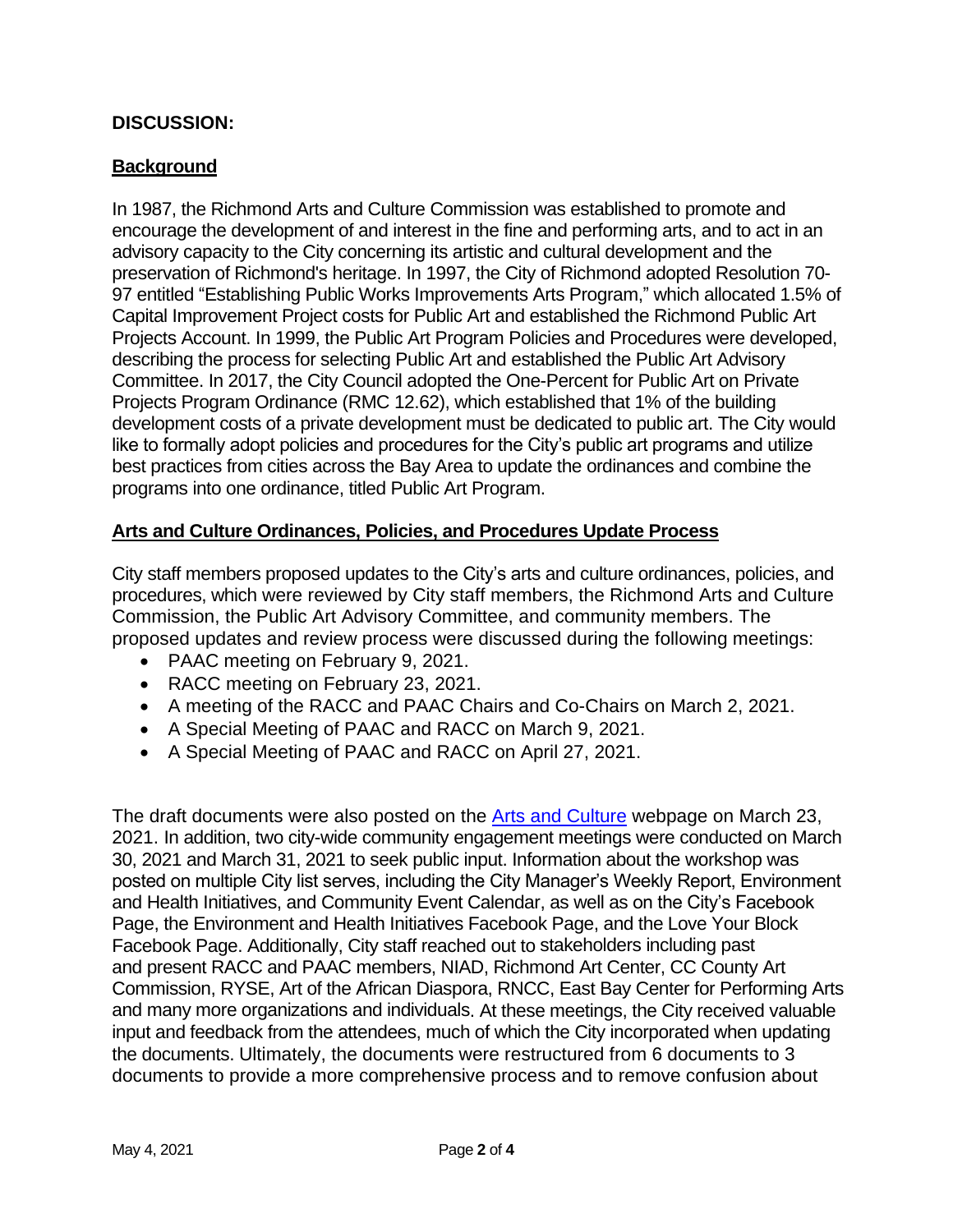Arts and Culture programs. During this process, the City proposed additional updates to the program. The three proposed documents are as follows:

- (1) Richmond Municipal Code Chapter 3.59 Arts and Culture Commission;
- (2) Richmond Municipal Code Chapter 6.50 Public Art Program; and
- (3) Public Art Policies and Procedures.

### **1. Amendments to RMC 3.59 -Arts and Culture Commission**

City staff proposes various amendments to Chapter 3.59 of the Municipal Code, "Arts and Culture Commission." A summary of the significant proposed amendments are below:

- Define a term as 4 full years from appointment by the City Council. (3.59.050)
- Clarify that all PAAC committee members now serve as Arts and Culture commissioners and PAAC is a formal sub-committee of RACC. (3.59.100)
- Increase number of RACC commissioners to 15 and add that there must be a minimum of 2 years between serving on the RACC and being compensated by the City for services to avoid any conflicts of interest. (3.59.040)
- Add that RACC and PAAC members shall reflect demographic, cultural, social, and professional diversity of Richmond. (3.59.040)

### **2. Added Public Art Program Ordinance**

The proposed ordinance would add a new Chapter 6.50 to the Richmond Municipal Code, "Public Art Program." This ordinance would replace both RMC 12.62 "One Percent for Public Art in Private Developments" and Resolution 70-97 "Public Works Improvements Arts Program."

The ordinance provides the standards and requirements for the 1% Public Art contribution for Private Development Projects. (6.50.030). Some significant changes to this requirement include:

- o Added tenant improvements above \$500,000 as eligible for contribution requirement.
- o Added Designated Public Art Space as a method of satisfying the Public Art contribution requirement.
- o Added a requirement for the Private Developer to ensure that a declaration of covenants, conditions and restrictions shall be recorded against the property, to ensure future compliance with Public Art contribution requirements.

Additionally, the proposed ordinance addresses the Public Art appropriation requirements for City Capital Improvement Projects (6.50.020), Public Art funds (sources, eligible uses, etc.) (6.50.040), restrictions on artwork on the City right-of-way (6.50.050), and various standards and regulations for artwork on all other City Property (6.50.060).

Since the last public review of the draft Public Art Ordinance, additional questions were raised regarding whether the Commission is the final approving body of all designs and plans for artwork under the City's Public Art program. To provide full clarity, section